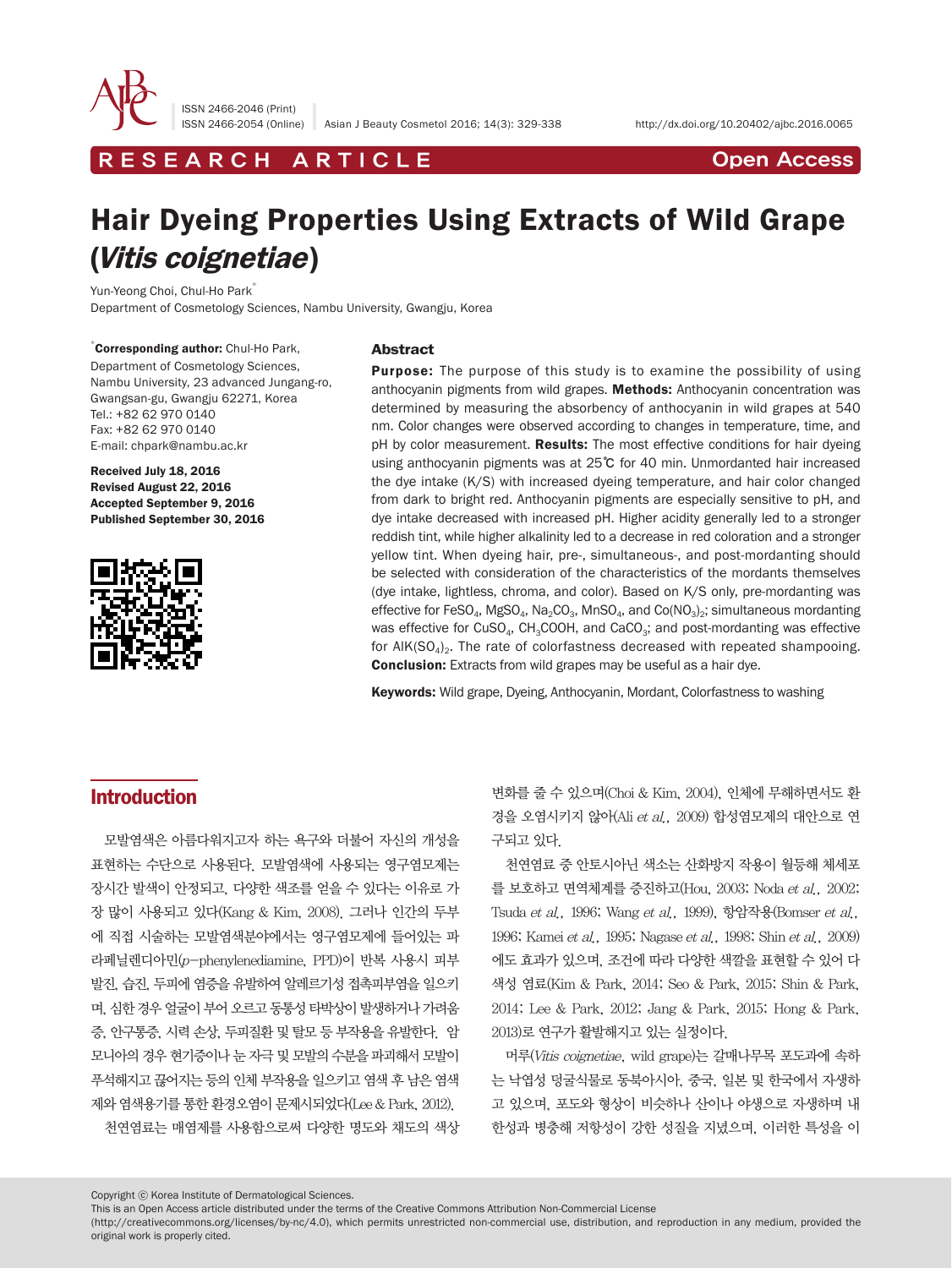용하여 기온이 낮아 포도재배가 곤란한 경기도 지역과 지리산 지 역에서 재배되고 있다(Jung & Moon, 2005). 열매에는 phenolic acids, flavonoids와 같은 페놀 화합물과 플라보노이드, 안토시 아닌 등의 기능성 색소가 다량 함유되어 있다(Kim, 1996). 과피 및 종자 추출물은 항산화(Kim et al., 2005; Park, 2011a; Park, 2011b; Bing et al., 2015; Won, 2009; Jeong et al., 2007; Choi et al., 2006a; Choi et al., 2006b), 항균(Won & Kim, 2012), 항돌연변이 및 항암효과(Kim & Jang, 2005; Won & Kim, 2012)가 있다고 보고되고 있으며, 멜라닌 생성억제(Lee, 2009) 효과 가 보고되고 있다.

본 연구에서는 인체에 유용한 머루의 안토시아닌 색소가 모발 염색의 염제로서의 가능성을 알아보기 위하여, 염색온도, 염색 시간, pH, 매염제 종류, 매염방법(선매염, 동시매염, 후매염)에 따른 모발염색성을 조사하여 다양한 컬러를 만들어내기 위한 표 준화된 조건을 제시하고자 한다.

# **Methods**

## 1. 재료 및 기기

머루는 지리산 지역에서 재배된 생과를 냉동보관 후 사용 하였으며, 매염제로 사용한 FeSO $_4$ , MgSO $_4$ , MnSO $_4$ , CuSO $_4$ ,  $\mathrm{AlK(SO_4)_2}$ , CH $_{3}$ COOH, Co(NO $_{3}$ ) $_{2}$ , CaCO $_{3}$ , Na $_{2}$ CO $_{3}$ 와 pH 조정제로 사용한 NaOH, H<sub>2</sub>SO<sub>4</sub>는 1급시약(Duksan pure chemical, Korea) 을 사용하였다. 1차 증류수(Barnstead Nanopure II Deionization System, USA), 분광측색계(JS-555; Color Techno System Corporation, Japan), pH 측정기(Thermo Scientific Orion, USA)를 사용하였으며, 머루 추출은 압착방식의 착즙기(HE-DBF04; Hurom, Korea)를 사용하였다.

#### 2. 시료제조

머루는 냉동 처리된 것을 저온추출법 중 압착법을 적용한 저속 착즙기를 이용하여 분리하여 염재로 사용하였다.

모발시료는 20세 한국여성으로 질병이 없고 약물복용, 흡연, 염 색이나 펌을 하지 않은 버진헤어(virgin hair)를 모발 전체 길이 약 23 cm 중 모근으로부터 10-15 cm를 채취하여 실험에 사용하였다. 시료의 상단 부분을 스와치(swatch)로 글루건(glue gun)을 사용하 여 한 시료 폭당 1 cm 길이로 만들어 염색온도별 염색시간과의 염 색성에 15개, pH에 따른 염색성에 8개, 매염제별 매염방법에 따 른 매염효과에 27개, 세정견뢰도에 3개를 제작하였다. 모발시료의 탈색은 파우더 타입의 1제(프로마스터 파우더 블리치; Hoyu Co. Ltd., Japan)와 6%의 과산화수소(프로옥사이드; Hoyu Co. Ltd., Japan)를 2제로 사용하여 1제와 2제를 1:1의 비율로 혼합하여 사용 하였다. 실온 25℃에서 자연방치 후 30 min 간격으로 3회에 걸쳐



Figure 1. Relationship between K/S and dyeing time according to dyeing temperature (25℃, 40℃ and 60℃). The absorbance was measured at 540 nm using a spectrophotometer. Hair dyeing was increased in dye intake (K/S) with increased dyeing temperature and time.

명도 10레벨로 탈색시킨 다음 탈색이 끝난 시료는 증류수를 흘려서 수세하고 자연 건조하였다. 탈색된 모발은 진공 팩에 널어 보관 후 시험에 사용하였다.

#### 3. 머루 추출액을 이용한 모발염색

머루 추출액의 염색 온도와 시간에 따른 모발염색 정도를 알아 보기 위하여 추출액 15 mL에 모발시료를 담구어 항온수조에서 온 도를 25, 40, 60℃로 하고 각각 10, 20, 40, 60, 80 min 동안 염색 한 후 염색된 모발은 흐르는 증류수에 수세하고 자연건조하고 염 색 전, 후 모발시료의 색 변화량을 관찰하기 위하여 분광측색계와 분광측색계 Reader (Ver 1.01; DAEGO Corporation, Korea)를 사 용하여 측정하였다. 분광측색계로 시료의 X, Y, Z값을 측정하고 CIE LAP 색차식을 이용하여 명도(L-Value, lightness), 적색도 (a-Value, redness), 황색도(b-Value, yellowness) 값을 3회 반복 측정하여 평균값으로 나타내었다.

염착량 측정을 위해서는 염색된 시료 모발을 분광측색계 400-700 nm 사이에서 10 nm 간격으로 측정한 표면 반사율 R값을 평균으로 산출하여 Kubelka-Munk 식에 의하여 안토시아닌 색소의 최대흡수 파장에서 K/S (표면염착농도)값을 구하였다(Seo & Park, 2015).

#### 4. 머루 추출액의 pH 변화에 따른 모발염색

머루 추출액 15 mL에 pH Meter와 pH 조정제로 NaOH와 H<sub>2</sub>SO<sub>4</sub> 를 사용하여 pH 3-10 범위로 pH를 조정하고, 각각의 pH에서 머루 추출액의 최적 염색조건인 염색온도 25℃, 염색시간 40 min에서 염색하여 pH 변화에 따른 모발 색상변화를 관찰하였다.

#### 5. 매염제별 매염방법에 따른 매염효과

매염제별로 매염방법에 따른 매염효과를 알아보기 위하여  $0.1$  M 농도의 몇 가지 매염제(FeSO<sub>4</sub>, MgSO<sub>4</sub>, MnSO<sub>4</sub>, CuSO<sub>4</sub>,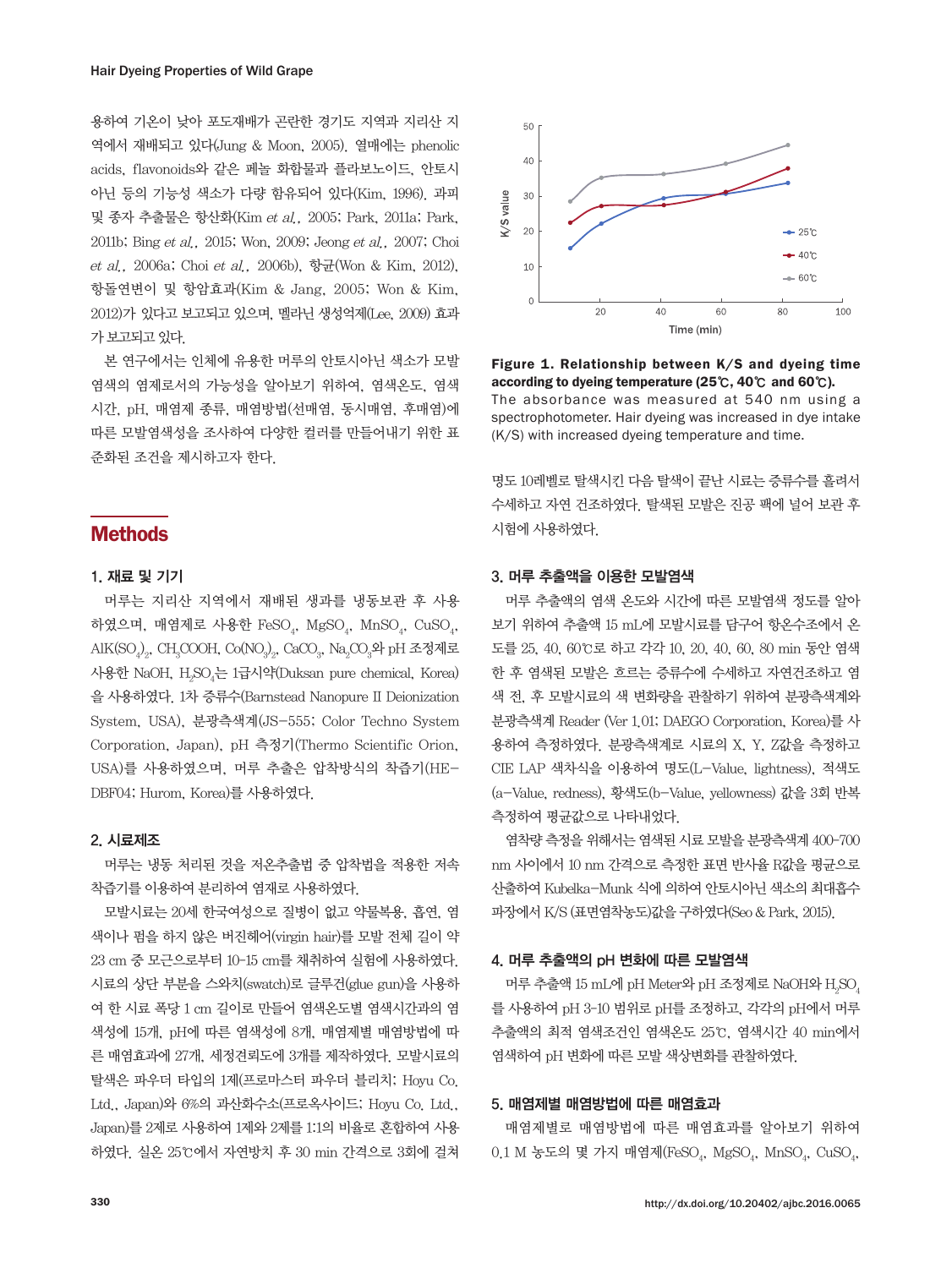$\mathrm{AlK(SO_4)}_2$ , CH $_{3}$ COOH, Co(NO $_{3})_{2}$ , CaCO $_{3}$ , Na $_{2}$ CO $_{3}$ )를 사용하여 선매염, 동시매염, 후매염을 실시한 후 매염효과를 비교하였다. 선매염은 각 매염제별로 15 mL에 탈색된 모발 시료를 담근 후 상온에서 30 min간 매염처리한 후 흐르는 물에 수세하고, 자연 건조한 후 염액 15 mL에 건조된 모발을 담그고 25℃, 40 min간 염색한 후 흐르는 물에 수세하여 자연건조 하였다. 동시매염은 염액 을 비이커에 15 mL를 넣고 각 매염제를 15 mL를 혼합하고 탈색된 모발 시료를 담근 후, 25℃, 40 min간 염색한 후 흐르는 물에 수 세하고 자연건조 하였다. 후매염은 염액을 25℃에서 40 min간 염 색하고 흐르는 물에 수세하여, 자연건조한 후 각 매염제 15 mL에 모발을 담근 후 상온에서 30 min간 자연방치한 후 흐르는 물에 수세하여 자연건조 하였다.

#### 6. 세정견뢰도

세정견뢰도는 KS K ISO 105-C01의 세탁견뢰도 시험방법을 변 형하여 측정하였다. 시험방법은 염색된 시료모발을 A사 컬러전용 삼푸제를 사용하여 물 500 mL에 약 5 g을 희석하여 3 min간 손으 로 세척하고, 수돗물에 좌, 우로 20회씩 흔들어 수세하는 방법으로 세정한 다음 자연건조 후 각각의 시료모발을 색차계로 측정하였다 (Jeon et al., 2011).

# Results and Discussion

#### 1. 머루 추출액의 흡광도 측정

머루 염액을 희석하여 분광측색계로 400-700 nm 범위에서 흡 광도(absorbance)를 측정한 결과 머루 추출물의 안토시아닌 색소 의 최대흡수파장은 540 nm 였다. 천연 추출물에서의 안토시아 닌의 최대흡수파장은 추출물의 종류에 따라 520 nm (Hong & Park, 2013; Kim & Park, 2014; Shin & Park, 2014), 540 nm (Jang & Park, 2015; Lee & Park, 2012; Seo & Park, 2015)로 520-540 nm 범주에서 나타나고 있다.

#### 2. 머루 추출액을 이용한 모발염색(무매염)

#### 1) 염색온도와 염색시간에 따른 모발염색 효과

염색온도 및 염색시간에 따른 염색효과를 알아보기 위해 염 색온도 25, 40, 60℃에서 각각의 염색 온도별로 염색시간을 10, 20, 40, 60, 80 min으로 하여 포도껍질 추출물의 K/S (표면염착 농도; 염착량) 값 및 L\* (명도), a\* (적색도), b\* (황색도) 값을 나 타내었다(Table 1-Table 3).

이때 실험에 사용한 탈색된 모발시료의 L\* 값은 22.697, a\* 값은 0.446, b\* 값은 6.664 그리고 K/S 값은 12.697이였다. 머루 추 출물의 안토시아닌 색소는 염색온도 25, 40, 60℃에서 염색시 간이 증가할수록 K/S 값은 증가(Kim & Park, 2014; Jang &

Park, 2015; Seo & Park, 2015)하여 염착량이 증가하는 것으 로 나타났다(Figure 1).

머루 추출액의 K/S 값은 15.229-44.519로 나타났다. 이 결과 는 동일한 추출법을 사용한 아로니아의 K/S 값인 68.255-76.266 (Kim & Park, 2014), 블랙베리의 K/S 값인 39.848-61.369 (Shin & Park, 2014), 포도껍질의 K/S 값인 25.557-55.726 (Seo & Park, 2015), 버찌의 K/S 값인 24.099-64.173 (Hong & Park, 2013)보다 는 상대적으로 낮게 나타났으며, 오디의 K/S 값인 11.740-36.700 (Jang & Park, 2015) 보다는 높은 염착도를 나타냈다.

이 결과를 바탕으로 25, 40, 60℃에서 염색시간이 증가함에 따라 L\* 값 과 K/S 값의 증가폭이 큰 염색온도 25℃, 염색시간 40 min을 표준 염 색조건으로 결정하고 실험을 진행하였다. 이 결과는 블랙베리(Shin & Park, 2014)와 아로니아(Kim & Park, 2014)의 결과와 일치한다.

| Table 1. Colorimeter values of hair dyed with extracts of wild grape |  |  |  |  |
|----------------------------------------------------------------------|--|--|--|--|
| in diverse dyeing time at $25^\circ\text{C}$                         |  |  |  |  |

|                  |        | $a^*$ | $b^*$    | K/S    |
|------------------|--------|-------|----------|--------|
| $10 \text{ min}$ | 22.725 | 6.698 | $-3.588$ | 15.229 |
| 20 min           | 17.532 | 4.149 | $-2.949$ | 22.209 |
| 40 min           | 15.379 | 5.943 | $-2.694$ | 29.402 |
| 60 min           | 14.598 | 4.886 | $-2.898$ | 30.691 |
| 80 min           | 13.654 | 5.078 | $-2.754$ | 33.760 |

L<sup>\*</sup>: Lightness (0-100), a<sup>\*</sup>: CIE LAB-redness (±a), b<sup>\*</sup>: CIE LAB-yellowness (±b), K/S: dye intake

|  | Table 2. Colorimeter values of hair dyed with extracts of wild |  |  |  |  |
|--|----------------------------------------------------------------|--|--|--|--|
|  | grape in diverse dyeing time at $40^{\circ}$ C                 |  |  |  |  |

|                  |        | $a^*$ | $b^*$    | K/S    |
|------------------|--------|-------|----------|--------|
| $10 \text{ min}$ | 17.958 | 5.605 | $-3.205$ | 22.482 |
| 20 min           | 16.883 | 8.088 | $-4.002$ | 27.204 |
| 40 min           | 15.963 | 5.433 | $-2.117$ | 27.473 |
| 60 min           | 14,474 | 4.878 | $-2.060$ | 31.202 |
| 80 min           | 13.060 | 7.141 | $-2.550$ | 37.905 |

L<sup>\*</sup>: Lightness (0-100), a<sup>\*</sup>: CIE LAB-redness (±a), b<sup>\*</sup>: CIE LAB-yellowness (±b), K/S: dye intake

|  |  |                                              |  |  | Table 3. Colorimeter values of hair dyed with extracts of wild |  |
|--|--|----------------------------------------------|--|--|----------------------------------------------------------------|--|
|  |  | grape in diverse dyeing time at $60^{\circ}$ |  |  |                                                                |  |

|                  |        | $a^*$ | $b^*$    | K/S    |
|------------------|--------|-------|----------|--------|
| $10 \text{ min}$ | 16.019 | 7.603 | $-2.221$ | 28.503 |
| $20 \text{ min}$ | 14.122 | 7.579 | $-1.447$ | 35.234 |
| 40 min           | 13.061 | 4.866 | $-1.097$ | 36.288 |
| 60 min           | 12.486 | 5.503 | $-0.832$ | 39.213 |
| 80 min           | 11.036 | 4.117 | $-0.752$ | 44.519 |

L<sup>\*</sup>: Lightness (0-100), a<sup>\*</sup>: CIE LAB-redness (±a), b<sup>\*</sup>: CIE LAB-yellowness (±b), K/S: dye intake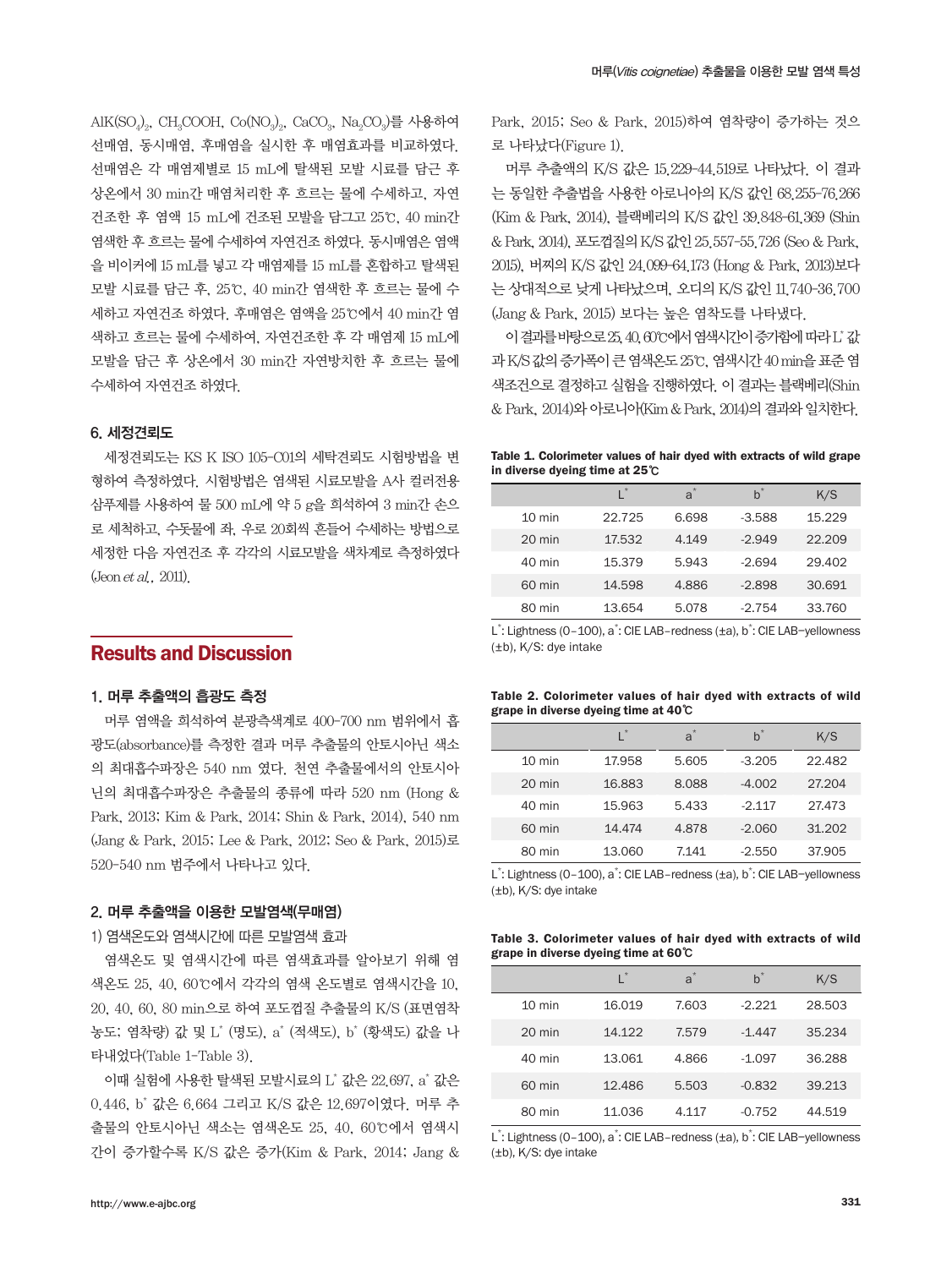| Table 4. Colorimeter values of hair dyed with wild grape in diverse dyeing pH (25 $\degree$ C, 40 min) |  |  |
|--------------------------------------------------------------------------------------------------------|--|--|
|                                                                                                        |  |  |

|                                    | L      | a        | $b^*$    | K/S    |
|------------------------------------|--------|----------|----------|--------|
| Not pH control dyeing fluid (3.97) | 15.379 | 5.943    | $-2.694$ | 29.402 |
| pH <sub>3</sub>                    | 9.631  | 5.509    | $-1.735$ | 56.722 |
| pH4                                | 11.287 | 4.289    | $-2.627$ | 44.626 |
| pH <sub>5</sub>                    | 10.459 | 2.603    | $-2.189$ | 46.523 |
| pH <sub>6</sub>                    | 11.623 | 1.070    | $-1.018$ | 38.278 |
| pH 7                               | 12.794 | 0.838    | $-0.659$ | 32.718 |
| pH8                                | 15.937 | $-0.123$ | 1.943    | 23.351 |
| pH9                                | 16.886 | $-0.162$ | 3.700    | 21.708 |
| pH 10                              | 17.739 | 0.214    | 4.510    | 20.097 |

L\*: Lightness (0–100), a\*: CIE LAB−redness (±a), b\*: CIE LAB−yellowness (±b), K/S: dye intake

| Table 5. Colorimeter values of hair dyed with extracts of wild grape in diverse mordanting method (25 $\mathbb{C}$ , 40 min) |  |  |
|------------------------------------------------------------------------------------------------------------------------------|--|--|
|------------------------------------------------------------------------------------------------------------------------------|--|--|

| Mordant                            | Mordanting method       | $L^*$  | $a^*$    | $b^*$    | K/S    |
|------------------------------------|-------------------------|--------|----------|----------|--------|
|                                    | Pre-mordanting          | 9.149  | 1.447    | $-2.384$ | 52.910 |
| FeSO <sub>4</sub>                  | Simultaneous mordanting | 9.549  | 0.323    | $-0.598$ | 47.123 |
|                                    | Post-mordanting         | 10.732 | 0.632    | $-1.840$ | 42.130 |
|                                    | Pre-mordanting          | 9.958  | 3.212    | $-1.413$ | 49.796 |
| MgSO <sub>4</sub>                  | Simultaneous mordanting | 9.902  | 2.210    | $-0.899$ | 49.460 |
|                                    | Post-mordanting         | 17.174 | 5.010    | $-1.170$ | 24.865 |
|                                    | Pre-mordanting          | 10.512 | 5.073    | $-1.989$ | 50.137 |
| MnSO <sub>4</sub>                  | Simultaneous mordanting | 13.299 | 1.760    | 0.813    | 32.037 |
|                                    | Post-mordanting         | 13.223 | 2.759    | $-0.356$ | 32.768 |
|                                    | Pre-mordanting          | 10.795 | 2.254    | $-3.353$ | 44.176 |
| CuSO <sub>4</sub>                  | Simultaneous mordanting | 11.881 | 0.441    | $-0.776$ | 35.694 |
|                                    | Post-mordanting         | 10.825 | 2.879    | $-4.698$ | 44.809 |
|                                    | Pre-mordanting          | 14.906 | 6.004    | $-5.019$ | 31.199 |
| AIK(SO <sub>4</sub> ) <sub>2</sub> | Simultaneous mordanting | 14.508 | 5.223    | $-3.321$ | 31.382 |
|                                    | Post-mordanting         | 10.480 | 1.847    | $-3.363$ | 44.809 |
|                                    | Pre-mordanting          | 13.502 | 8.260    | $-1.733$ | 40.412 |
| CH <sub>3</sub> COOH               | Simultaneous mordanting | 16.588 | 7.446    | $-2.485$ | 27.758 |
|                                    | Post-mordanting         | 12.449 | 7.423    | $-1.275$ | 42.791 |
|                                    | Pre-mordanting          | 11.372 | 4.082    | $-1.310$ | 44.705 |
| Co(NO <sub>3</sub> ) <sub>2</sub>  | Simultaneous mordanting | 17.441 | 5.001    | $-0.003$ | 22.944 |
|                                    | Post-mordanting         | 13.689 | 3.971    | $-1.212$ | 33.843 |
|                                    | Pre-mordanting          | 15.703 | 5.966    | $-1.560$ | 30.036 |
| CaCO <sub>3</sub>                  | Simultaneous mordanting | 15.624 | 1.566    | $-1.256$ | 25.512 |
|                                    | Post-mordanting         | 11.895 | 0.794    | 0.131    | 36.486 |
|                                    | Pre-mordanting          | 11.942 | 6.044    | $-2.318$ | 44.705 |
| Na <sub>2</sub> CO <sub>3</sub>    | Simultaneous mordanting | 17.238 | $-0.142$ | 3.757    | 20.062 |
|                                    | Post-mordanting         | 22.854 | 1.525    | 8.828    | 13.275 |

L<sup>\*</sup>: Lightness (0−100), a<sup>\*</sup>: CIE LAB-redness (±a), b<sup>\*</sup>: CIE LAB-yellowness (±b), K/S: dye intake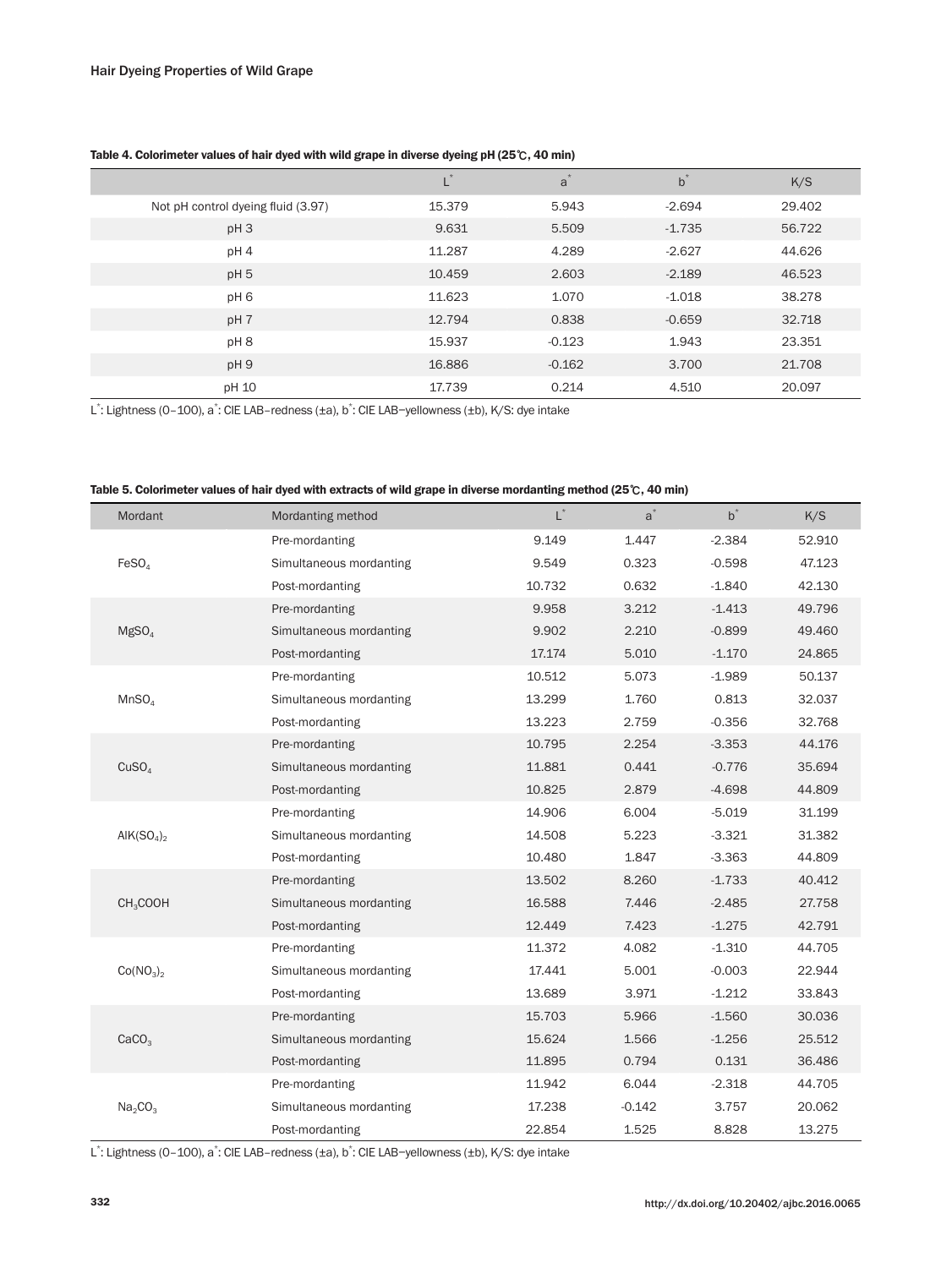2) pH에 따른 모발 염착성과 측색효과

모발염색 시 머루 추출물의 안토시아닌 색소는 pH 3에서 는 K/S 값이 56.722로 최고로 염착도가 높아 밝고 진한 적 자색을 나타냈다. pH가 증가함에 따라 a\* 값이 지속적으로 감소하여 적색이 감소하였으며, pH 8-10에서는 안토시아 닌 색소의 본래의 색이 퇴색하며 b\* 값이 증가하여 황색을 띄게 되었다(Table 4). 이로서 안토시아닌 색소는 pH에 특 히 민감하게 반응하며, pH가 증가함에 따라 전체적으로 염 착성이 감소하고 염착이 불량하게 되어 염색의 효과를 기대 할 수 없게 되었다(Seo & Park, 2015; Jang & Park, 2015).

#### 3. 매염방법에 따른 매염제의 모발염색

매염제를 이용한 매염방법에 따른 K/S 값은 FeSO.,  $\mathrm{MgSO}_4$ ,  $\mathrm{Na}_2\mathrm{CO}_3$  에서 선매염 $>$ 동시매염 $>$ 후매염 순이였으 며, CuSO $_{\textrm{\tiny{4}}}$ , CH $_{\textrm{\tiny{3}}}$ COOH, CaCO $_{\textrm{\tiny{3}}}$  는 동시매염 $\rangle$ 후매염 $\rangle$ 선매 염 순이었다.  $\mathrm{MnSO}_4$ ,  $\mathrm{Co}(\mathrm{NO}_3)_2$  는 선매염 $\rangle$ 후매염 $\rangle$ 동시매 염 순이었으며, AlK(SO $_{4})_{\mathrm{2}}$  는 후매염 $\rangle$ 동시매염 $\rangle$ 선매염 순 으로 나타났다(Table 5).

 $\text{FeSO}_4$ 은 선매염 시 보랏빛이 포함된 진한 검정색으로 백모 의 진한 염색에 적합하였고, 동시매염 시 진한 갈색을 나타내 었다. AlK(SO $_{\varphi_2}$  는 후매염 시 밝은 보라색을 나타내었으며, 선매염과 동시매염에서는 진한 적자색을 나타내었다. CuSO, 는 후매염 시 진한 보라색을 나타내었다.  $\mathrm{MgSO}_4$ ,  $\mathrm{MnSO}_4$ 는 선매염에서는 밝은 적자색을 나타내었으며,  $\rm CH_{_{3}}COOH$ 은 모든 매염법에서 밝은 적색이 나타났다.  $\mathrm{Co}(\mathrm{NO}_3)_{2}$  는 선 매염에서 엷게 밝은 적자색이 나타났으며, 알칼리성 매염제 인 CaCO $_{\scriptscriptstyle 3}$ , Na $_{\scriptscriptstyle 2}$ CO $_{\scriptscriptstyle 3}$ 는 선매염에서는 탁한 적색이 나타났으나, 후매염 시 알칼리성에 의한 안토시아닌 색소의 본래의 색이 퇴색하여 CaCO $_3$ 는 염색효과를 기대하기 힘들었다.

#### 4. 세정견뢰도

머루 추출물을 이용하여 염색온도 25℃, 염색시간 40 min 에서 모발염색한 시료모발 3개를 5, 10, 15, 20회 삼 푸한 결과 세정횟수가 증가함에 따라 K/S값이 감소하였다 (Figure 2).

머루 추출물의 경우 K/S값은 43.909-16.748로 세정 후 K/S값 차는 평균 22.272 로 나타났다. 이 결과는 오디 추출 물의 8.342, 아로니아 추출물의 17.210 보다는 크게 나타났으 며, 포도껍질 추출물의 31.917, 블랙베리 추출물에서 47.406 보다는 낮게 나타났다(Seo & Park, 2015). 머루 추출물의 경 우 무매염 시에도 K/S값이 높아 모발염료로 사용이 가능하였 으나, 세정 시 K/S값의 큰 차이로 무매염 시 모발 염료로 사용 하려면 매염제의 사용이 필요할 것이라 사료된다.



#### Figure 2. Changes of color difference (K/S) of dyed hair with extract from wild grape as washing sampoo.

The absorbance was measured at 540 nm using a spectrophotometer. The rate of colorfastness was decreased with repeating shampoo washing.

### **Conclusion**

머루 추출물의 안토시아닌 색소를 이용한 모발 천연염 색에서 염색온도, 염색시간 및 pH를 변화시켜가며 염착도 와 색변화를 관찰하였으며, 몇 가지 매염제를 사용하여 매 염방법에 따른 매염효과와 세정견뢰도를 관찰하였다. 모발 염색 시 염색온도(20-60℃)가 증가함에 따라 염착량(K/S) 도 증가하였고, 머루 추출물은 염색온도 25℃, 염색시간 40 min에서 염색이 적당하였다. 안토시아닌 염제가 pH 에 특히 민감하게 반응하고 대부분 pH가 증가함에 따라 염 착성은 급격히 감소하였다. 산성에서는 a\* 값이 증가하고, 알칼리에서는 b\* 값이 증가하는 것으로 나타났다. 모발 염 색 시 매염방법(선매염, 동시매염, 후매염)은 매염제의 특 성(염착량, 명도, 채도, 색상)을 전체적으로 고려하여 선 택해야 한다. 염착량(K/S)만을 기준으로 본다면 선매염은  $\text{FeSO}_4$ ,  $\text{MgSO}_4$ ,  $\text{Na}_2\text{CO}_3$ ,  $\text{MnSO}_4$ ,  $\text{Co}(\text{NO}_3)_2$ 에, 동시매염 은 CuSO<sub>4</sub>, CH<sub>3</sub>COOH, CaCO<sub>3</sub>에, 후매염은 AlK(SO<sub>4</sub>)<sub>2</sub>에 효과적이었다. 컬러 전용 삼푸제를 사용하여 20회 반복 세 정 시 염착량 차는 평균 22.272 감소하였다.

이상의 연구결과 머루 추출물의 안토시아닌 색소는 인 간의 모발에 적용 가능한 천연염모제로서의 가능성을 가 지고 있으며, 매염제 사용시 다양한 색상 구현 및 염착도 를 향상시킬 수 있어 천연 다색성 염료로 사용이 가능하리 라 사료된다.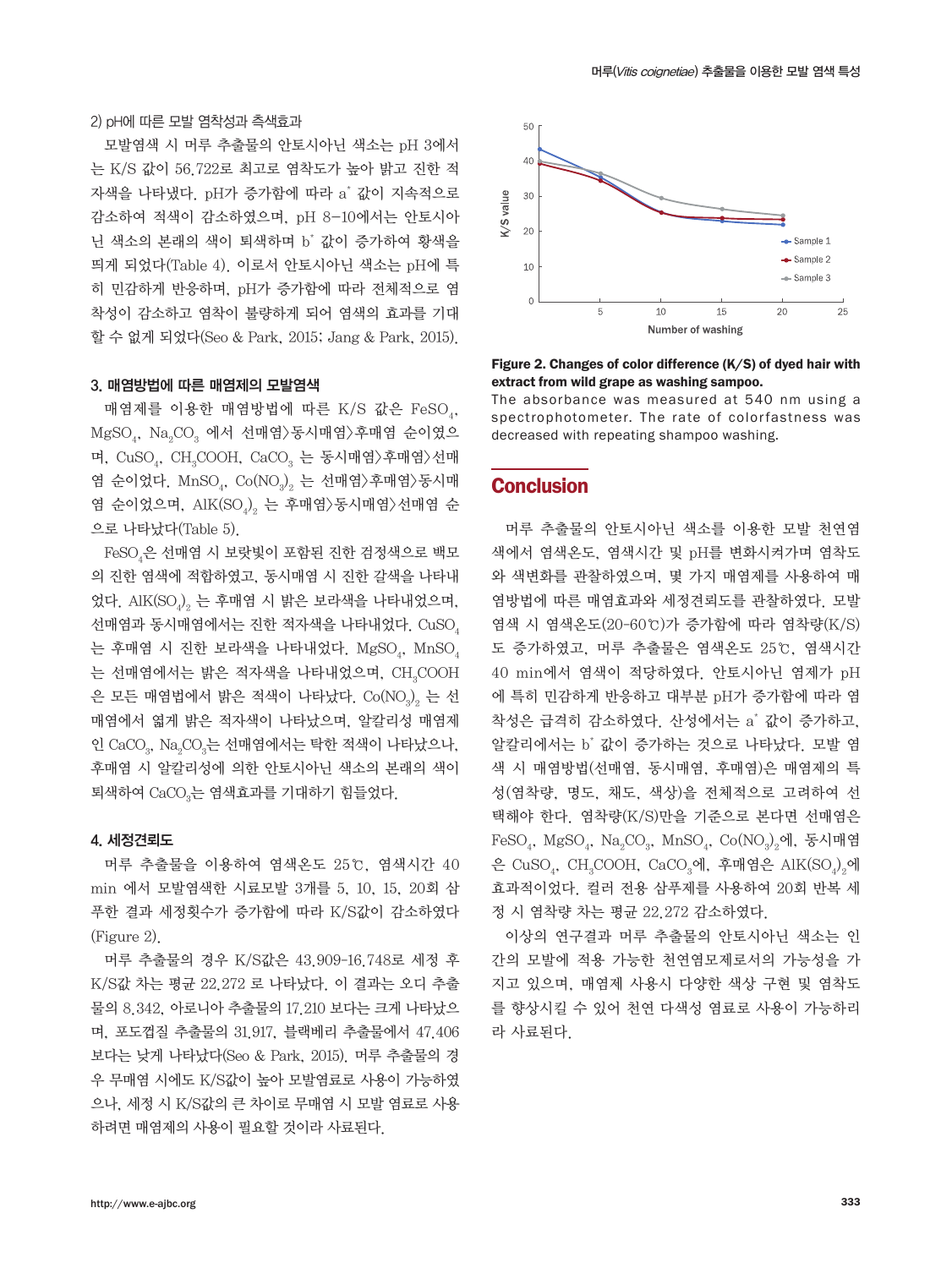# **References**

- Ali S, Hussain T, Nawaz R. Optimization of alkaline extraction of natural dye from Henna leaves and its dyeing on cotton by exhaust method. Journal of Cleaner Production, 17: 61-66, 2009.
- Bing DJ, Lee JH, Chun SS. Quality characteristics and antioxidant activity of salad dressings prepared with wild grape powder during storage. Journal of the Korean Society of Food Science and Nutrition, 44: 250-259, 2015.
- Bomser J, Madhavi DL, Singletary K, Smith MA. In vitro anticancer activity of fruit extracts from Vaccinium species. Planta Medica, 62: 212-216, 1996.
- Choi SY, Cho HS, Kim HJ, Ryu CH, Lee JO, Sung NJ. Physicochemical analysis and antioxidative effects of wild grape (Vitis coignetiea) juice and its wine. The Korean Journal of Food and Nutrition, 19: 311-317, 2006a.
- Choi SY, Cho HS, Sung NJ. The antioxidative and nitrite scavenging ability of solvent extracts from wild grape (Vitis coignetiea) skin. Journal of the Korean Society of Food Science and Nutrition, 35: 961-966, 2006b.
- Choi IR, Kim YJ. A study on dyeing and weighting effect of silk using natural dye: focus on the Rhus. javanica. L. & green tea. The Journal of Living Culture Research, 18: 1-26, 2004.
- Hong GO, Park CH. Hair dyeing properties by using extracts of Prunus pauciflorat. Journal of the Korean Society of Cosmetology, 19: 945-951, 2013.
- Hou DX. Potential mechanisms of cancer chemoprevention by anthocyanins. Current Molecular Medicine, 3: 149- 159, 2003.
- Jang AS, Park CH. A study on the hair dyeing and colorfastness using extracts of mulberry. Asian Journal of Beauty and Cosmetology, 13: 237-242, 2015.
- Jeon AR, Kim SY, Choi HJ, Na MS. Human hair dyed and colorfastness of hot water extract from Gallnut. Journal of the Korean Society of Cosmetology, 17: 87-93, 2011.
- Jung IC, Moon YH. Effects on quality characteristics of pork loin fed with wild grape (Vitis amurensis Ruprecht) wine by-product. Korean Journal for Food Science of Animal Resources, 25: 168-174, 2005.
- Jeong HJ, Park SB, Kim S, Kim HK. Total polyphenol content and antioxidative activity of wild grape (Vitis coignetiae) extracts depending on ethanol concentrations. Journal of the Korean Society of Food Science and Nutrition, 36: 1491-1496, 2007.
- Kamei H, Kojima T, Hasegawa M, Koide T, Umeda T, Yukawa T, Terabe K. Suppression of tumor cell growth by anthocyanins in vitro. Cancer Investigation, 13: 590- 594, 1995.
- Kang NK, Kim SN. A study on change of hair according to former treatment when hair dyeing is treated. Journal of the Korean Beauty Art Society, 2: 109-119, 2008.
- Kim JY, Park CH. Hair dyeing properties using extracts of Aronia melancocarpa. Asian Journal of Beauty and Cosmetology, 12: 663-668, 2014.
- Kim MJ, Jang MS. Quality characteristics of sponge cakes with addition of corn starch. Journal of the Korean Society of Food Science and Nutrition, 34: 1427-1433, 2005.
- Kim NY, Kim YK, Bae KJ, Choi JH, Moon JH, Park GH, Oh DH. Free radical scavenging effect and extraction condition of ethanol extracts and fractions of wild grape seed (Vitis coignetiea). Journal of the Korean Society of Food Science and Nutrition, 34: 755-758, 2005.
- Kim SK. Deacidification of new wild grape wine. The Korean Journal of Food and Nutrition, 9: 265-270, 1996.
- Lee JR, Park CH. Natural hair dyeing using a black soybean seed coat. Journal of Investigative Cosmetology, 8: 127-134, 2012.
- Lee P. Inhibitory effect of muscat bailey a seed extract on melanin production in α-melanin stimulating hormone-stimulated B16 cell. Korean Journal of Plant Resources, 22: 477-482, 2009.
- Nagase H, Sasaki K, Kito H, Haga A, Sato T. Inhibitory effect of delphinidin from Solanum melongena on human fibrosarcoma HT-1080 invasiveness in vitro. Planta Medica, 64: 216-219, 1998.
- Noda Y, Kaneyuki T, Mori A, Packer L. Antioxidant activities of pomegranate fruit extract and its anthocyanidins: delphinidin, cyanidin, and pelargonidin. Journal of Agricultural and Food Chemistry, 50: 166-171, 2002.
- Park HS. The antioxidant and nitrite scavenging activity of wild grape (Vitis coignetiea) wine. Journal of the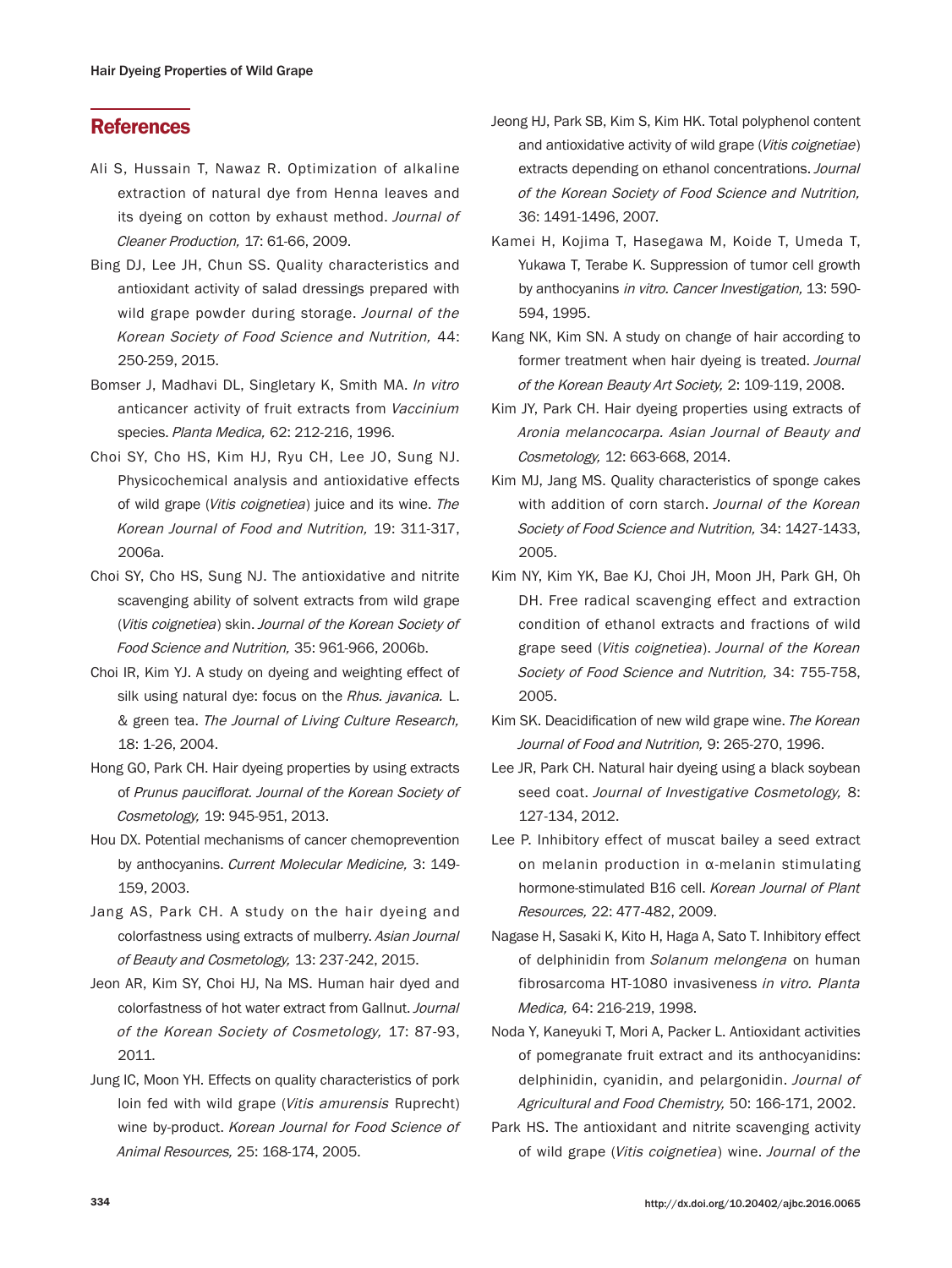East Asian Society of Dietary Life, 21: 68-73, 2011a.

- Park HS. Antioxidant activity of solvent extracts from Vitis coignetiea skins. The Korean Journal of Culinary Research, 17: 208-217, 2011b.
- Seo JC, Park CH. A study on the hair dyeing properties by using extracts of grape skin. Asian Journal of Beauty and Cosmetology, 13: 689-694, 2015.
- Shin DY, Lee WS, Lu JN, Kang MH, Ryu CH, Kim GY, Kang HS, Shin SC, Choi YH. Induction of apoptosis in human colon cancer HCT-116 cells by anthocyanins through suppression of Akt and activation of p38-MAPK. International Journal of Oncology, 35: 1499-1504, 2009.
- Shin HN, Park CH. A study on the hair dyeing properties by using extracts of Rubus fruticosus. Journal of the Korean Society of Cosmetology, 20: 30-35, 2014.
- Tsuda T, Shiga K, Ohshima K, Kawakishi S, Osawa T. Inhibition of lipid peroxidation and the active oxygen radical scavenging effect of anthocyanin pigments isolated from Phaseolus vulgaris L. Biochemical Pharmacology, 52: 1033-1039, 1996.
- Wang H, Nair MG, Strasburg GM, Chang YC, Booren AM, Gray JI, DeWitt DL. Antioxidant and antiinflammatory activities of anthocyanins and their aglycon, cyanidin, from tart cherries. Journal of Natural Products, 62: 294-296, 1999.
- Won JH, Kim M. Analysis of antibacterial activity against food spoilage and food-borne pathogens and cytotoxicity on human cancer cell lines of extracts from pericarp and seed of Vitis coignetiea. Korean Journal of Food and Cookery Science, 28: 175-182, 2012.
- Won HR. Effect of wild grape juice on lipid metabolism and antioxidative activity in rat fed high oxidized lipid. The Korean Journal of Community Living Science, 20: 223- 230, 2009.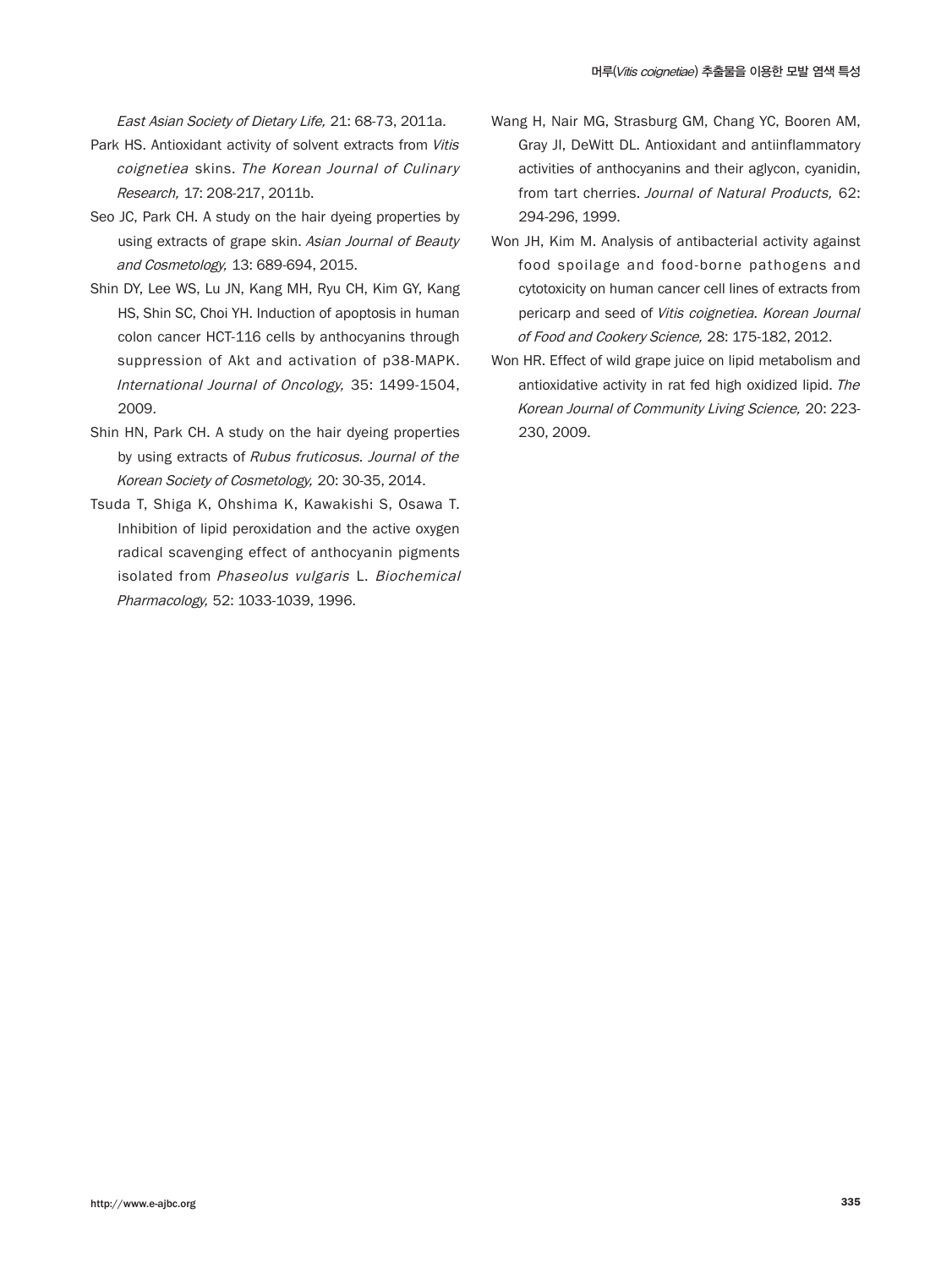#### 국문초록

# 머루(Vitis coignetiae) 추출물을 이용한 모발 염색 특성

최윤영, 박철호 남부대학교 향장미용학과, 광주, 한국

목적: 본 연구는 머루 추출물의 안토시아닌 색소를 이용한 모발의 천연염색 가능성을 알아보고자 하였다. 방법: 안토시아닌 의 최대흡수파장인 540 nm에서 염색온도, 염색시간 및 pH를 변화시켜가며 염착도와 색변화를 관찰하였으며, 몇 가지 매염 제를 사용하여 매염방법에 따른 매염효과와 세정견뢰도를 관찰하였다. 결과: 모발 염색 시 염색온도가 증가함에 따라 염착 량(K/S)도 증가하였고, 머루 추출물은 염색온도 25℃, 염색시간 40분에서 염색이 적당하였다. 안토시아닌 염제가 pH에 특 히 민감하게 반응하고 대부분 pH가 증가함에 따라 염착성은 급격히 감소하였다. 산성에서는 a\* 값이 증가하고, 알칼리성에 서는 b\* 값이 증가하는 것으로 나타났다. 모발 염색 시 매염방법(선매염, 동시매염, 후매염)은 매염제의 특성(염착량, 명도, 채도, 색상)을 전체적으로 고려하여 선택해야 한다. 염착량(K/S)만을 기준으로 본다면 선매염은 FeSO<sub>4</sub>, MgSO<sub>4</sub>, Na<sub>2</sub>CO<sub>3</sub>,  $\text{MnSO}_4$ ,  $\text{Co(NO}_3)_2$ 에, 동시매염은  $\text{CuSO}_4$ ,  $\text{CH}_3\text{COOH}$ ,  $\text{CaCO}_3$ 에, 후매염은  $\text{AlK(SO}_4)_2$ 에 효과적이었다. 컬러 전용 삼푸제를 사용하여 20회 반복 세정 시 염착량 차는 평균 22.272 감소하였다. 결론: 이상의 연구결과, 머루 추출물의 안토시아닌 색소 는 인간의 모발에 적용 가능한 천연염모제로서의 가능성을 가지고 있으며, 매염제 사용시 다양한 색상 구현 및 염착도를 향 상시킬 수 있어 천연 다색성 염료로 사용이 가능하리라 사료된다.

핵심어: 머루, 염색, 안토시아닌, 매염제, 세정견뢰도

#### 참고문헌

강나경, 김성남. 헤어염색 시 전처리에 따른 모발의 변화에 대한 연구. 한국미용예술학회지, 2: 109-119, 2008.

- 김난영, 김영국, 배기자, 최재호, 문제학, 박근형, 오덕환. 머루종자의 적정 추출조건 및 추출 분획물의 Free Radical 소거능 효과. 한국식품영양과학회지, 34: 755-758, 2005.
- 김미정, 장명숙. 옥수수 전분을 첨가한 스폰지 케이크의 품질특성. 한국식품영양과학회지, 34: 1427-1433, 2005.
- 김승겸. 개량머루주의 감산에 관한 연구. 한국식품영양학회지, 9: 265-270, 1996.
- 김주영, 박철호. 아로니아(Aronia melancocarpa) 추출물을 이용한 모발의 염색 특성. 아시안뷰티화장품학술지, 12: 663- 668, 2014.
- 박현실. 머루와인의 항산화성 및 아질산염 소거능. 동아시아식생활학회지, 21: 68-73, 2011a.
- 박현실. 용매별 머루 과피 추출물의 항산화 효과. 한국조리학회지, 17: 208-217, 2011b.
- 빙동주, 이지현, 전순실. 머루 분말을 첨가한 샐러드드레싱의 저장 중 품질 특성과 항산화 활성. 한국식품영양과학회지, 44: 250-259, 2015.
- 서종철, 박철호. 포도껍질 추출물을 이용한 모발의 염색 특성. 아시안뷰티화장품학술지, 13: 689-694, 2015.
- 신화남, 박철호. 블랙베리(Rubus fruticosus) 추출물을 이용한 모발의 염색특성. 한국미용학회지, 20: 30-35, 2014.
- 이정례, 박철호. 검정콩 종피를 이용한 모발의 천연염색. 대한미용학회지, 8: 127-134, 2012.
- 이평재. 머루포도 씨 추출물의 α-Melanin Stimulating Hormone으로 자극한 B16세포에서 melanin 생성억제 효과. *한국자* 원식물학회지, 22: 477-482, 2009.
- 원지혜, 김미라. 머루 과피와 종자 추출물의 식품 위해성 세균에 대한 항균성 및 인체 암세포주에 대한 cytotoxicity 분석. 한국 식품조리과학회지, 28: 175-182, 2012.
- 원향례. 산화된 지방식이를 급여한 흰쥐에서의 머루즙 투여가 지질대사와 항산화에 미치는 영향. 한국지역사회생활과학회지,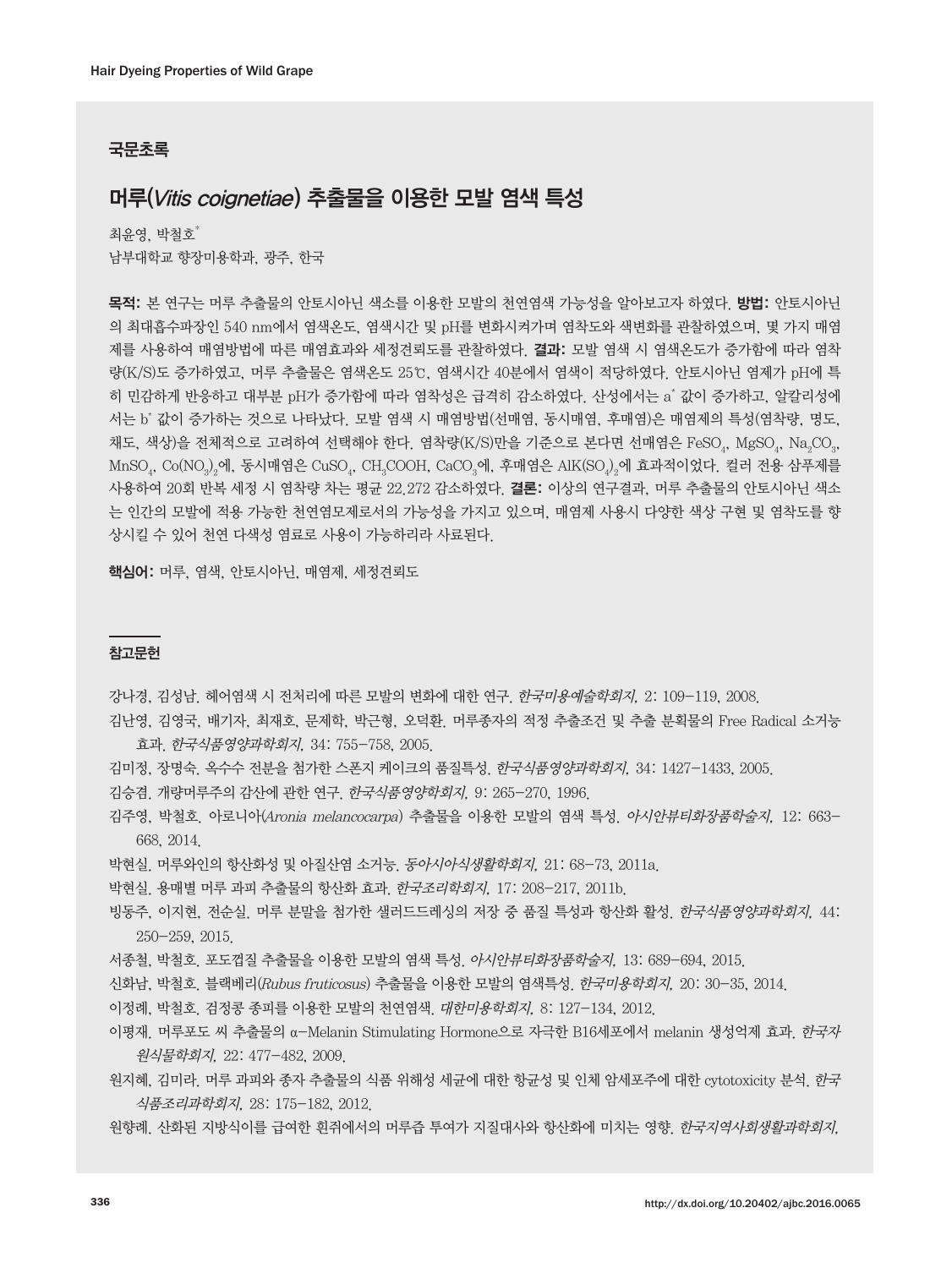20: 223-230, 2009.

장애선, 박철호. 오디(Mulberry) 추출물의 모발 염색 및 견뢰도 연구. 아시안뷰티화장품학술지, 13: 237-242, 2015. 전아름, 김수영, 최희진, 나명석. 오배자(Gallnut) 열수 추출물의 모발염색 및 염색견뢰도. 한국미용학회지, 17: 87-93, 2011. 정인철, 문윤희. 머루주 박의 급여가 돈육 등심의 품질에 미치는 영향. 한국축산식품학회지, 25: 168-174, 2005.

정현진, 박선빈, 김선아, 김현구. 에탄올 농도에 따른 머루(Wild grape, Vitis coignetiae) 추출물의 폴리페놀 함량 및 항산화 활성. 한국식품영양과학회지, 36: 1491-1496, 2007.

최선영, 조현소, 김행자, 류충호, 이정옥, 성낙주. 머루즙과 머루주의 이화학적 분석 및 항산화 효과. 한국식품영양학회지, 19: 311-317, 2006a.

최선영, 조현소, 성낙주. 머루 과피 용매추출물의 항산화성 및 아질산염 소거작용. 한국식품영양과학회지, 35: 961-966, 2006b. 최인려, 김연주. 천연염료를 이용한 견섬의 염색성 및 증량효과 연구: 오배자와 녹차를 중심으로. 생활문화연구, 18: 1-26, 2004. 홍경옥, 박철호. 버찌(Prunus pauciflora) 추출물을 이용한 모발의 염색특성. 한국미용학회지, 19: 945-951, 2013.